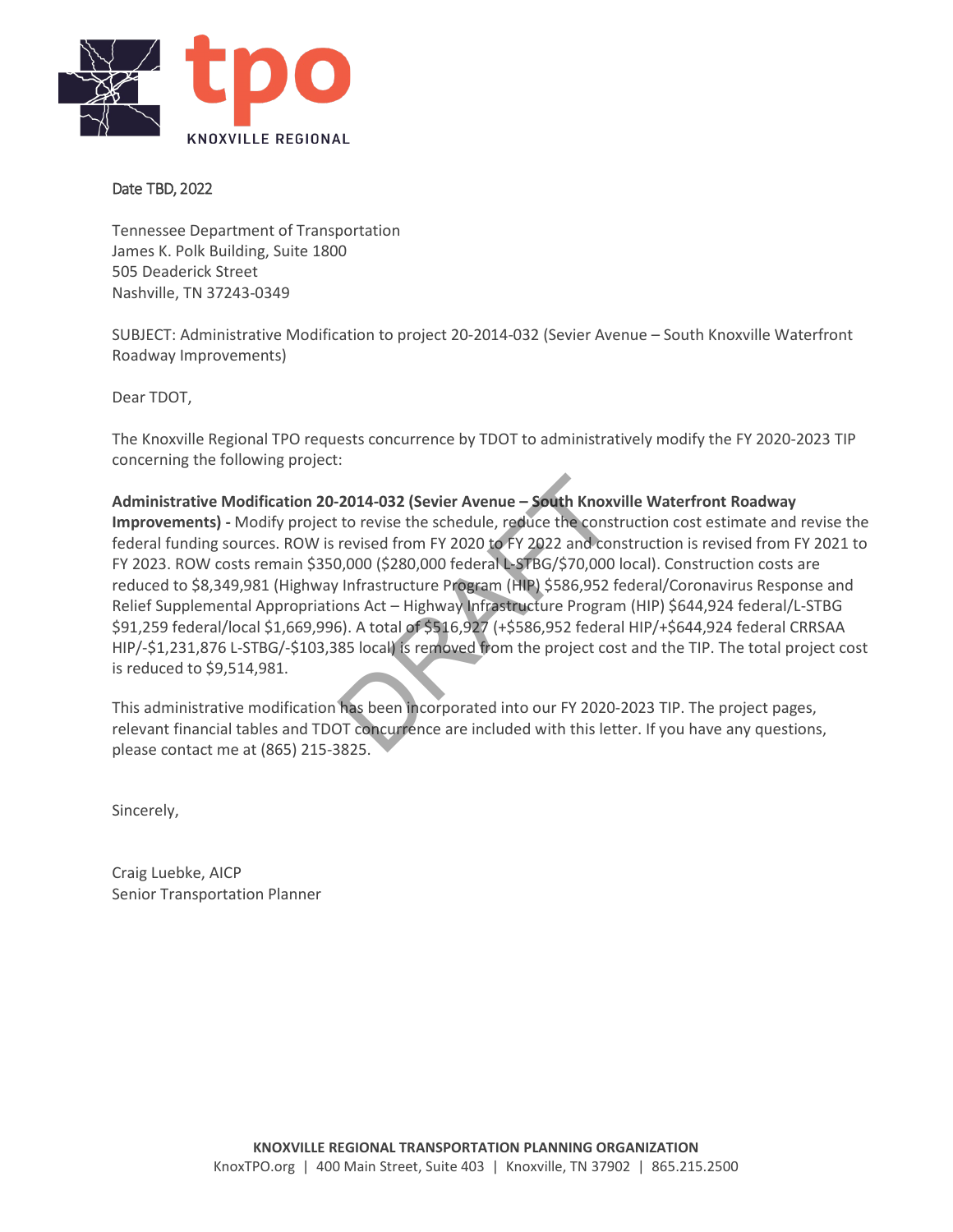## ORIGINAL

# **Knoxville Regional Transportation Planning Organization TRANSPORTATION IMPROVEMENT PROGRAM FY 2020-2023**

| TIP No.                    |            |                                                                                                                                                                                                                                                                                                                                                                                                              | 20-2014-032                                                                    |              | Revision No. 1                                                                                | Mobility Plan No. 09-617                                                                     |                                                                                      |                                                              |                                                                                   |  |  |
|----------------------------|------------|--------------------------------------------------------------------------------------------------------------------------------------------------------------------------------------------------------------------------------------------------------------------------------------------------------------------------------------------------------------------------------------------------------------|--------------------------------------------------------------------------------|--------------|-----------------------------------------------------------------------------------------------|----------------------------------------------------------------------------------------------|--------------------------------------------------------------------------------------|--------------------------------------------------------------|-----------------------------------------------------------------------------------|--|--|
|                            |            |                                                                                                                                                                                                                                                                                                                                                                                                              |                                                                                |              |                                                                                               |                                                                                              |                                                                                      |                                                              |                                                                                   |  |  |
| <b>TDOT PIN</b>            |            |                                                                                                                                                                                                                                                                                                                                                                                                              | 109677.00                                                                      |              |                                                                                               |                                                                                              | STIP No.                                                                             |                                                              |                                                                                   |  |  |
| <b>Project Name</b>        |            |                                                                                                                                                                                                                                                                                                                                                                                                              |                                                                                |              |                                                                                               | Sevier Avenue - South Knoxville Waterfront Roadway Improvements                              |                                                                                      |                                                              |                                                                                   |  |  |
| Lead Agency                |            |                                                                                                                                                                                                                                                                                                                                                                                                              | City of Knoxville                                                              |              |                                                                                               |                                                                                              |                                                                                      |                                                              |                                                                                   |  |  |
| <b>Total Project Cost</b>  |            |                                                                                                                                                                                                                                                                                                                                                                                                              | \$10,031,908                                                                   |              |                                                                                               |                                                                                              |                                                                                      |                                                              |                                                                                   |  |  |
| <b>Project Description</b> |            | The project consists of roadway streetscape improvements and utility relocations along Sevier Ave. and<br>will include a new roundabout constructed at the intersection of Foggy Bottom/Sevier Ave./Island Home<br>Ave. No additional lanes will be constructed.                                                                                                                                             |                                                                                |              |                                                                                               |                                                                                              |                                                                                      |                                                              |                                                                                   |  |  |
| Termini/Intersection       |            |                                                                                                                                                                                                                                                                                                                                                                                                              | Sevier Ave from Davenport Rd to new roundabout at Island Home Ave (0.32 miles) |              |                                                                                               |                                                                                              |                                                                                      |                                                              |                                                                                   |  |  |
| Counties                   |            | Knox                                                                                                                                                                                                                                                                                                                                                                                                         |                                                                                |              |                                                                                               |                                                                                              |                                                                                      |                                                              |                                                                                   |  |  |
| City/Agency                |            |                                                                                                                                                                                                                                                                                                                                                                                                              | City of Knoxville                                                              |              |                                                                                               |                                                                                              |                                                                                      |                                                              |                                                                                   |  |  |
| Length                     |            | 0.32                                                                                                                                                                                                                                                                                                                                                                                                         | (miles)                                                                        |              |                                                                                               |                                                                                              | <b>Conformity Status</b>                                                             | Exempt                                                       |                                                                                   |  |  |
| <b>Additional Details</b>  |            |                                                                                                                                                                                                                                                                                                                                                                                                              | \$652,000 federal funds previously obligated to this project.                  |              |                                                                                               |                                                                                              |                                                                                      |                                                              |                                                                                   |  |  |
| <b>Programmed Funds</b>    |            |                                                                                                                                                                                                                                                                                                                                                                                                              |                                                                                |              |                                                                                               |                                                                                              |                                                                                      |                                                              |                                                                                   |  |  |
| <u>FY</u>                  | Phase      |                                                                                                                                                                                                                                                                                                                                                                                                              | <b>Funding Type</b>                                                            |              | <b>Total Funds</b>                                                                            | Federal                                                                                      | <b>State</b>                                                                         | Local                                                        | Other                                                                             |  |  |
| 2020                       | <b>ROW</b> |                                                                                                                                                                                                                                                                                                                                                                                                              | L-STBG                                                                         |              | \$350,000                                                                                     | \$280,000                                                                                    | \$0                                                                                  | \$70,000                                                     | \$0                                                                               |  |  |
| 2021                       | <b>CON</b> |                                                                                                                                                                                                                                                                                                                                                                                                              | L-STBG                                                                         |              | \$2,170,845                                                                                   | \$1,736,676                                                                                  | \$0                                                                                  | \$434,169                                                    | \$0                                                                               |  |  |
| 2021                       | <b>CON</b> |                                                                                                                                                                                                                                                                                                                                                                                                              | S-STBG                                                                         |              | \$6,696,063                                                                                   | \$5,356,850                                                                                  | \$0                                                                                  | \$1,339,213                                                  | \$0                                                                               |  |  |
|                            |            |                                                                                                                                                                                                                                                                                                                                                                                                              |                                                                                | Total        | \$9,216,908                                                                                   | \$7,373,526                                                                                  | \$0                                                                                  | \$1,843,382                                                  | \$0                                                                               |  |  |
| <b>Revision Date</b>       |            | 9/4/2020                                                                                                                                                                                                                                                                                                                                                                                                     |                                                                                |              |                                                                                               |                                                                                              |                                                                                      |                                                              |                                                                                   |  |  |
| <b>Revision Details</b>    |            | Modify project to add ROW costs totaling \$350,000 (\$280,000 federal L-STBG/\$60,000 local) in FY 2020<br>and revise the construction phase from FY 2020 to FY 2021. Additional details are revised to reflect<br>\$652,000 federal funds previously obligated to this project. Project name revised to reflect Sevier Avenue<br>as primary reference. The total project cost is increased to \$10,031,908. |                                                                                |              |                                                                                               |                                                                                              |                                                                                      |                                                              |                                                                                   |  |  |
| Previous TIP No.           |            | 2006-137, 2008-009, 2011-032, 2014-032, 17-2014-032                                                                                                                                                                                                                                                                                                                                                          |                                                                                |              |                                                                                               |                                                                                              |                                                                                      |                                                              |                                                                                   |  |  |
|                            |            |                                                                                                                                                                                                                                                                                                                                                                                                              |                                                                                |              |                                                                                               |                                                                                              |                                                                                      |                                                              |                                                                                   |  |  |
|                            | SEVIER AVE |                                                                                                                                                                                                                                                                                                                                                                                                              | <b>DRIVERS</b>                                                                 | PHILLIPS AVE | <b>LANGFORD AVE</b><br>OWE<br>Change<br>Q<br><b>BARBARA AVE</b><br><b><i>GERTRUDE AVE</i></b> | PHILLIPS AVE<br><b>GERTRUDE AVE</b><br>OINE<br>CHRISTINE AVE<br>Q<br>REHE AVE<br>SUSANNE AVE | ST PHILLIPS AVE<br>BEVIER AVE SOND PLAYES<br>FORD PL<br><b>UNCOLN ST</b><br>COVER 51 | ISLAND HOME AVE<br><b>EINES</b><br>VALLEY AVE<br>PEDIGO ST = | <b>RMICK ST</b><br>FORD PL<br>ANITA DR<br>ANITA DR<br>SEVIER AVE<br>$\bigoplus_i$ |  |  |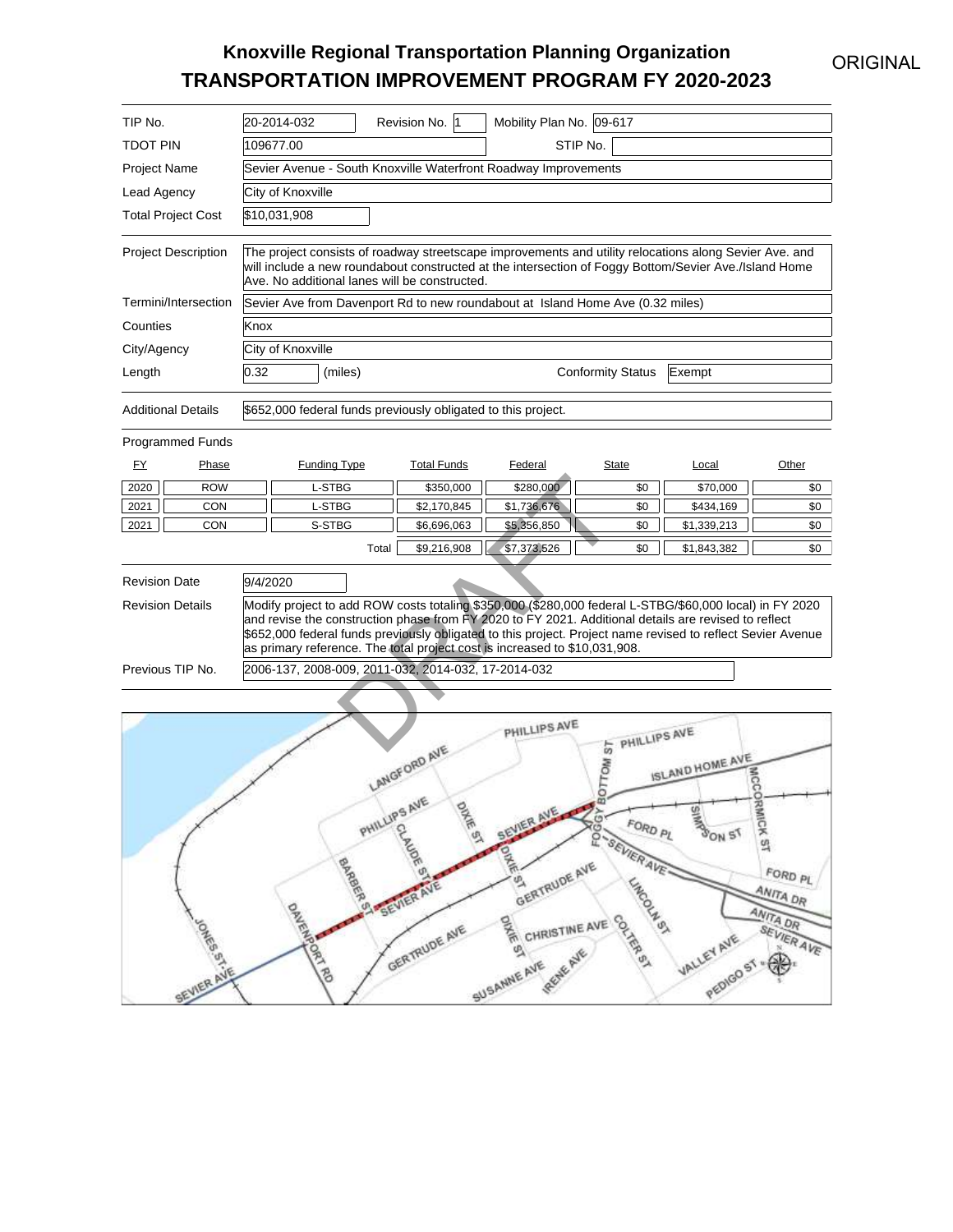## MODIFIED

# **Knoxville Regional Transportation Planning Organization TRANSPORTATION IMPROVEMENT PROGRAM FY 2020-2023**

| TIP No.                                         |                           |           | 20-2014-032                                                                    |       | Revision No. 2                                                                                                         | Mobility Plan No. 09-617                                                                                                                                                                                                                                                                                                                                                                                                                                                                                                                                                                                                                                                                                                                                |                                                                                                        |                                                             |                                                                      |  |  |  |
|-------------------------------------------------|---------------------------|-----------|--------------------------------------------------------------------------------|-------|------------------------------------------------------------------------------------------------------------------------|---------------------------------------------------------------------------------------------------------------------------------------------------------------------------------------------------------------------------------------------------------------------------------------------------------------------------------------------------------------------------------------------------------------------------------------------------------------------------------------------------------------------------------------------------------------------------------------------------------------------------------------------------------------------------------------------------------------------------------------------------------|--------------------------------------------------------------------------------------------------------|-------------------------------------------------------------|----------------------------------------------------------------------|--|--|--|
| <b>TDOT PIN</b>                                 |                           | 109677.00 |                                                                                |       | STIP No.                                                                                                               |                                                                                                                                                                                                                                                                                                                                                                                                                                                                                                                                                                                                                                                                                                                                                         |                                                                                                        |                                                             |                                                                      |  |  |  |
| Project Name                                    |                           |           |                                                                                |       |                                                                                                                        | Sevier Avenue - South Knoxville Waterfront Roadway Improvements                                                                                                                                                                                                                                                                                                                                                                                                                                                                                                                                                                                                                                                                                         |                                                                                                        |                                                             |                                                                      |  |  |  |
| Lead Agency                                     |                           |           | City of Knoxville                                                              |       |                                                                                                                        |                                                                                                                                                                                                                                                                                                                                                                                                                                                                                                                                                                                                                                                                                                                                                         |                                                                                                        |                                                             |                                                                      |  |  |  |
|                                                 | <b>Total Project Cost</b> |           | \$9,514,981                                                                    |       |                                                                                                                        |                                                                                                                                                                                                                                                                                                                                                                                                                                                                                                                                                                                                                                                                                                                                                         |                                                                                                        |                                                             |                                                                      |  |  |  |
| <b>Project Description</b>                      |                           |           |                                                                                |       | Ave. No additional lanes will be constructed.                                                                          | The project consists of roadway streetscape improvements and utility relocations along Sevier Ave. and<br>will include a new roundabout constructed at the intersection of Foggy Bottom/Sevier Ave./Island Home                                                                                                                                                                                                                                                                                                                                                                                                                                                                                                                                         |                                                                                                        |                                                             |                                                                      |  |  |  |
|                                                 | Termini/Intersection      |           | Sevier Ave from Davenport Rd to new roundabout at Island Home Ave (0.32 miles) |       |                                                                                                                        |                                                                                                                                                                                                                                                                                                                                                                                                                                                                                                                                                                                                                                                                                                                                                         |                                                                                                        |                                                             |                                                                      |  |  |  |
| Counties                                        |                           | Knox      |                                                                                |       |                                                                                                                        |                                                                                                                                                                                                                                                                                                                                                                                                                                                                                                                                                                                                                                                                                                                                                         |                                                                                                        |                                                             |                                                                      |  |  |  |
| City/Agency                                     |                           |           | City of Knoxville                                                              |       |                                                                                                                        |                                                                                                                                                                                                                                                                                                                                                                                                                                                                                                                                                                                                                                                                                                                                                         |                                                                                                        |                                                             |                                                                      |  |  |  |
| Length                                          |                           | 0.32      | (miles)                                                                        |       |                                                                                                                        |                                                                                                                                                                                                                                                                                                                                                                                                                                                                                                                                                                                                                                                                                                                                                         | <b>Conformity Status</b>                                                                               | Exempt                                                      |                                                                      |  |  |  |
| <b>Additional Details</b>                       |                           |           |                                                                                |       | \$652,000 federal funds previously obligated to this project.                                                          | 5/date TBD/22 administrative modification added CRRSAA-HIP funding totalling \$806,155 (\$644,924<br>federal/\$161,231 local) to project. This project is subject to the Coronavirus Response and Relief<br>Supplemental Appropriations Act, 2021 (CRRSAA), division M, Public Law (Pub. L. No. 116-260),<br>enacted on December 27, 2020, and all applicable regulations and guidance.                                                                                                                                                                                                                                                                                                                                                                 |                                                                                                        |                                                             |                                                                      |  |  |  |
|                                                 | <b>Programmed Funds</b>   |           |                                                                                |       |                                                                                                                        |                                                                                                                                                                                                                                                                                                                                                                                                                                                                                                                                                                                                                                                                                                                                                         |                                                                                                        |                                                             |                                                                      |  |  |  |
| <u>FY</u>                                       | Phase                     |           | <b>Funding Type</b>                                                            |       | <b>Total Funds</b>                                                                                                     | <b>Federal</b>                                                                                                                                                                                                                                                                                                                                                                                                                                                                                                                                                                                                                                                                                                                                          | <b>State</b>                                                                                           | Local                                                       | Other                                                                |  |  |  |
| 2022                                            | <b>ROW</b>                |           | L-STBG                                                                         |       | \$350,000                                                                                                              | \$280,000                                                                                                                                                                                                                                                                                                                                                                                                                                                                                                                                                                                                                                                                                                                                               | \$0                                                                                                    | \$70,000                                                    | \$0                                                                  |  |  |  |
| 2023<br>2023                                    | <b>CON</b><br><b>CON</b>  |           | <b>HIP</b><br>L-STBG                                                           |       | \$1,539,845<br>\$114,073                                                                                               | \$1,231,876<br>\$91,258                                                                                                                                                                                                                                                                                                                                                                                                                                                                                                                                                                                                                                                                                                                                 | \$0<br>\$0                                                                                             | \$307,969<br>\$22,815                                       | \$0<br>\$0                                                           |  |  |  |
| 2023                                            | <b>CON</b>                |           | S-STBG                                                                         |       | \$6,696,063                                                                                                            | \$5,356,850                                                                                                                                                                                                                                                                                                                                                                                                                                                                                                                                                                                                                                                                                                                                             | \$0                                                                                                    | \$1,339,213                                                 | \$0                                                                  |  |  |  |
|                                                 |                           |           |                                                                                | Total | \$8,699,981                                                                                                            | \$6,959,984                                                                                                                                                                                                                                                                                                                                                                                                                                                                                                                                                                                                                                                                                                                                             | \$0                                                                                                    | \$1,739,997                                                 | \$0                                                                  |  |  |  |
| <b>Revision Date</b><br><b>Revision Details</b> |                           | 5/13/2022 |                                                                                |       | total project cost is reduced to \$9,514,981.                                                                          | Modify project to revise the schedule, reduce the construction cost estimate and revise the federal<br>funding sources. ROW is revised from FY 2020 to FY 2022 and construction is revised from FY 2021 to<br>FY 2023. ROW costs remain \$350,000 (\$280,000 federal L-STBG/\$70,000 local). Construction costs are<br>reduced to \$8,349,981 (Highway Infrastructure Program (HIP) \$586,952 federal/Coronavirus Response<br>and Relief Supplemental Appropriations Act - Highway Infrastructure Program (HIP) \$644,924 federal/L-<br>STBG \$91,259 federal/local \$1,669,996). A total of \$516,927 (+\$586,952 federal HIP/+\$644,924 federal<br>CRRSAA HIP/-\$1,231,876 L-STBG/-\$103,385 local) is removed from the project cost and the TIP. The |                                                                                                        |                                                             |                                                                      |  |  |  |
|                                                 | Previous TIP No           |           |                                                                                |       | 2006-137, 2008-009, 2011-032, 2014-032, 17-2014-032                                                                    |                                                                                                                                                                                                                                                                                                                                                                                                                                                                                                                                                                                                                                                                                                                                                         |                                                                                                        |                                                             |                                                                      |  |  |  |
|                                                 | REVIER AVE                |           | <b>ORIGINAL BOOK</b>                                                           |       | <b>LANGFORD AVE</b><br>PHILLIPS AVE<br><b>DAKE</b><br>contage es<br>嗅<br><b>BARBASH AVE AVE</b><br><b>GERTRUDE AVE</b> | PHILLIPS AVE<br><b>SEVIER AVE</b><br>ONE<br><b>GERTRUDE AVE</b><br><b>Dikk</b><br>CHRISTINE AVE<br>Q<br>REFIE AVE<br><b>SULSANNE AVE</b>                                                                                                                                                                                                                                                                                                                                                                                                                                                                                                                                                                                                                | PHILLIPS AVE<br>57<br>ВОТТОМ<br><b>ASSESSMER AVE</b><br>$FORO_{PL}$<br><b>LAFOOLA</b> 97<br>COTAINS 50 | ISLAND HOME AVE<br><b>ESIMES</b><br>VALLEY AVE<br>PEDIGO ST | MCCORMICK ST<br>FORD PL<br>ANITA DR<br>ANITA DR<br><b>SEVIER AVE</b> |  |  |  |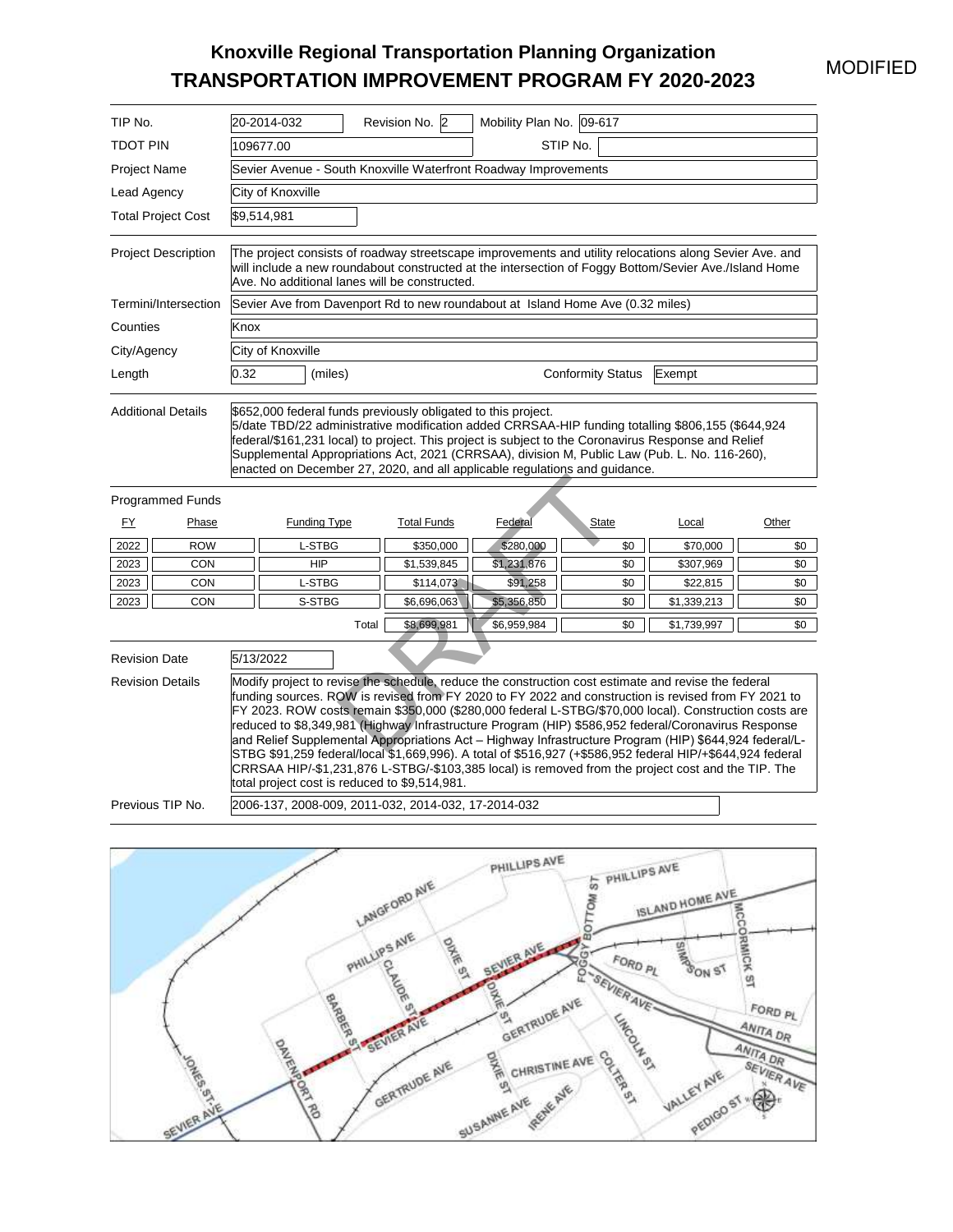| <b>Funding Source</b> | FY 2020       | FY 2021       | FY 2022       | FY 2023      | Total         | Share (%) |
|-----------------------|---------------|---------------|---------------|--------------|---------------|-----------|
| <b>ACNHPP</b>         | \$73,000,000  | \$6,000,000   | \$27,430,000  | \$0          | \$106,430,000 | 12.78     |
| <b>CMAQ</b>           | \$9,914,998   | \$17,169,017  | \$9,664,551   | \$12,801,039 | \$49,549,605  | 5.95      |
| <b>HIP</b>            | \$0           | \$8,022,779   | \$1,513,516   | \$0          | \$9,536,295   | 1.15      |
| <b>HPP</b>            | \$10,249,872  | \$0           | \$0           | \$0          | \$10,249,872  | 1.23      |
| <b>HSIP</b>           | \$12,561,100  | \$5,500,000   | \$14,000,000  | \$875,000    | \$32,936,100  | 3.95      |
| HSIP-R                | \$0           | \$700,000     | \$3,000,000   | \$7,050      | \$3,707,050   | 0.45      |
| LIC                   | \$171,958     | \$0           | \$0           | \$0          | \$171,958     | 0.02      |
| <b>LOCAL</b>          | \$3,146,889   | \$9,100,222   | \$2,500,000   | \$5,418,000  | \$20,165,111  | 2.42      |
| L-STBG                | \$21,833,831  | \$17,661,419  | \$31,275,302  | \$25,079,890 | \$95,850,442  | 11.51     |
| L-STBG-TA             | \$0           | \$250,000     | \$2,653,026   | \$0          | \$2,903,026   | 0.35      |
| <b>MMAG</b>           | \$0           | \$0           | \$1,285,000   | \$0          | \$1,285,000   | 0.15      |
| <b>NHPP</b>           | \$76,422,500  | \$38,439,722  | \$247,700,000 | \$21,744,000 | \$384,306,222 | 46.15     |
| <b>PHSIP</b>          | \$41.625      | \$850,000     | \$20,813      | \$13,875     | \$926,313     | 0.11      |
| <b>PRIVATE</b>        | \$0           | \$242.022     | \$1,286,616   | \$0          | \$1,528,638   | 0.18      |
| <b>RHSIP</b>          | \$950,000     | \$0           | \$0           | \$0          | \$950,000     | 0.11      |
| SECTION 5307          | \$8,919,689   | \$8,980,763   | \$8,666,341   | \$8,666,341  | \$35,233,134  | 4.23      |
| SECTION 5310          | \$0           | \$1,753,225   | \$861,825     | \$861,825    | \$3,476,875   | 0.42      |
| SECTION 5339          | \$974,664     | \$895,630     | \$931,120     | \$931,120    | \$3,732,534   | 0.45      |
| S-STBG                | \$18,100,000  | \$25,643,292  | \$2,800,000   | \$16,800,000 | \$63,343,292  | 7.61      |
| S-STBG-TA             | \$0           | \$890,565     | \$0           | \$5,628,490  | \$6,519,055   | 0.78      |
| Total                 | \$236,287,126 | \$142,098,656 | \$355,588,110 | \$98,826,630 | \$832,800,522 | 100.00    |
| Federal               | \$128,997,196 | \$104.523.756 | \$261,615,173 | \$76,149,283 | \$571,285,408 | 68.60     |
| State                 | \$99,572,595  | \$19,410,303  | \$80,471,730  | \$10,999,761 | \$210,454,389 | 25.27     |
| Local                 | \$7.355.571   | \$17,329,101  | \$11,752,200  | \$11,215,195 | \$47,652,067  | 5.72      |
| Other                 | \$361,764     | \$835,496     | \$1,749,007   | \$462,391    | \$3,408,658   | 0.41      |

#### **Table 1. Summary of Programmed Revenues**



### **Table 2. Summary of Programmed Expenditures**

| Table 2. Summary of Programmed Expenditures |               |               |               |              |               |           |
|---------------------------------------------|---------------|---------------|---------------|--------------|---------------|-----------|
| <b>Funding Source</b>                       | FY 2020       | FY 2021       | FY 2022       | FY 2023      | <b>Total</b>  | Share (%) |
| <b>ACNHPP</b>                               | \$73,000,000  | \$6,000,000   | \$27,430,000  | \$0          | \$106,430,000 | 12.78     |
| <b>CMAQ</b>                                 | \$9,914,998   | \$17,169,017  | \$9,664,551   | \$12,801,039 | \$49,549,605  | 5.95      |
| <b>HIP</b>                                  | \$0           | \$8,022,779   | \$1,513,516   | \$0          | \$9,536,295   | 1.15      |
| <b>HPP</b>                                  | \$10,249,872  | \$0           | \$0           | \$0          | \$10,249,872  | 1.23      |
| <b>HSIP</b>                                 | \$12,561,100  | \$5,500,000   | \$14,000,000  | \$875,000    | \$32,936,100  | 3.95      |
| HSIP-R                                      | \$0           | \$700,000     | \$3,000,000   | \$7,050      | \$3,707,050   | 0.45      |
| LIC                                         | \$171,958     | \$0           | \$0           | \$0          | \$171,958     | 0.02      |
| <b>LOCAL</b>                                | \$3,146,889   | \$9,100,222   | \$2,500,000   | \$5,418,000  | \$20,165,111  | 2.42      |
| L-STBG                                      | \$21,833,831  | \$17,661,419  | \$31,275,302  | \$25,079,890 | \$95,850,442  | 11.51     |
| L-STBG-TA                                   | \$0           | \$250,000     | \$2,653,026   | \$0          | \$2,903,026   | 0.35      |
| <b>MMAG</b>                                 | \$0           | \$0           | \$1,285,000   | \$0          | \$1,285,000   | 0.15      |
| <b>NHPP</b>                                 | \$76,422,500  | \$38,439,722  | \$247,700,000 | \$21,744,000 | \$384,306,222 | 46.15     |
| PHSIP                                       | \$41,625      | \$850,000     | \$20,813      | \$13,875     | \$926,313     | 0.11      |
| <b>PRIVATE</b>                              | \$0           | \$242,022     | \$1,286,616   | \$0          | \$1,528,638   | 0.18      |
| <b>RHSIP</b>                                | \$950.000     | \$0           | \$0           | \$0          | \$950,000     | 0.11      |
| SECTION 5307                                | \$8,919,689   | \$8,980,763   | \$8,666,341   | \$8,666,341  | \$35,233,134  | 4.23      |
| SECTION 5310                                | \$0           | \$1,753,225   | \$861,825     | \$861,825    | \$3,476,875   | 0.42      |
| SECTION 5339                                | \$974,664     | \$895,630     | \$931,120     | \$931,120    | \$3,732,534   | 0.45      |
| S-STBG                                      | \$18,100,000  | \$25,643,292  | \$2,800,000   | \$16,800,000 | \$63,343,292  | 7.61      |
| S-STBG-TA                                   | \$0           | \$890,565     | \$0           | \$5,628,490  | \$6,519,055   | 0.78      |
| <b>Total</b>                                | \$236,287,126 | \$142,098,656 | \$355,588,110 | \$98,826,630 | \$832,800,522 | 100.00    |
| Federal                                     | \$128,997,196 | \$104,523,756 | \$261,615,173 | \$76,149,283 | \$571,285,408 | 68.60     |
| <b>State</b>                                | \$99,572,595  | \$19,410,303  | \$80,471,730  | \$10,999,761 | \$210,454,389 | 25.27     |
| Local                                       | \$7,355,571   | \$17,329,101  | \$11,752,200  | \$11,215,195 | \$47,652,067  | 5.72      |
| Other                                       | \$361.764     | \$835,496     | \$1,749,007   | \$462,391    | \$3,408,658   | 0.41      |

### ORIGINAL